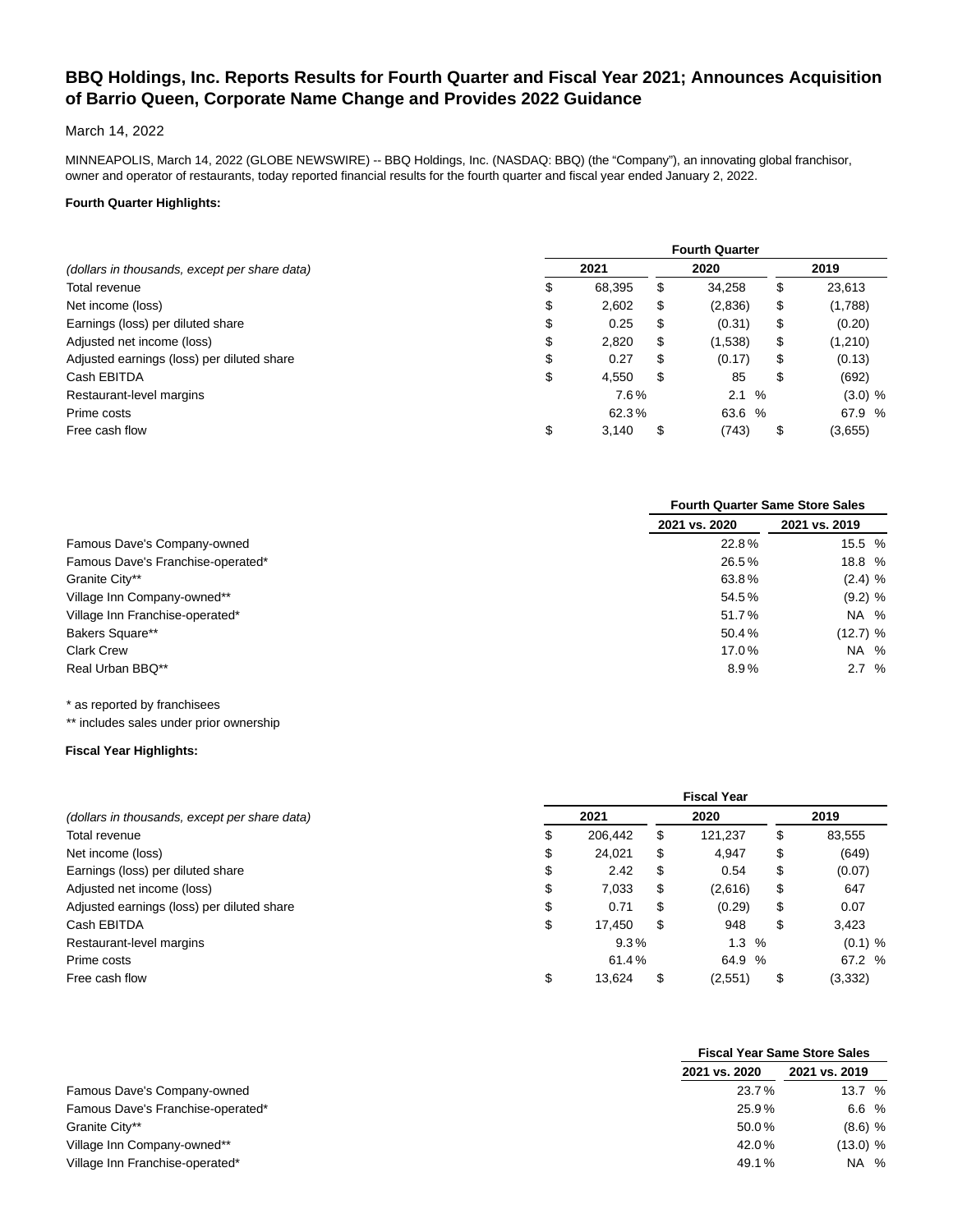| Bakers Square**   | 29.9% | $(21.5)$ % |
|-------------------|-------|------------|
| <b>Clark Crew</b> | 17.3% | NA %       |
| Real Urban BBQ**  | 11.5% | 0.8%       |

 $\overline{1}$ 

\* as reported by franchisees \*\*includes sales under prior ownership

#### **Subsequent Events:**

On March 10, 2022, we executed an Asset Purchase Agreement for substantially all the assets related to the fast-growing Barrio Queen restaurant group, and we expect to close the transaction within 45 days. Barrio Queen is known for their authentic Mexican fine dining in Phoenix, Arizona. There are currently seven operating restaurants and a lease signed for an eighth with a target opening date of December 2022. The purchase price of \$28.0 million will be funded with cash and debt. Further details of the transaction will be made public upon closing.

On March 11, 2022, we closed the purchase of three bar-centric locations. The purchase price of \$4.5 million was funded with cash at a multiple of 3.25 times 2021 store-level EBITDA.

## **Current and Projected ("PF") Portfolio:**

|                                       |      | <b>FAMOUS</b><br><b>DAVE'S</b>                                                      |      | <b>VILLAGE</b><br><b>INN</b> |      | <b>GRANITE</b><br><b>CITY</b>     |      | <b>BAKERS</b><br><b>SQUARE</b>                            |              | <b>REAL</b><br><b>URBAN</b><br><b>BBQ</b>  |      | <b>CLARK</b><br><b>CREW</b><br><b>BBQ</b> | <b>JOE'S</b> | <b>TAHOE</b>                 |      | <b>BARRIO</b><br><b>QUEEN</b> | <b>BAR</b><br><b>CONCEPTS</b> |              | <b>TOTAL</b> |                   |
|---------------------------------------|------|-------------------------------------------------------------------------------------|------|------------------------------|------|-----------------------------------|------|-----------------------------------------------------------|--------------|--------------------------------------------|------|-------------------------------------------|--------------|------------------------------|------|-------------------------------|-------------------------------|--------------|--------------|-------------------|
|                                       | 2021 | 2022<br>PF                                                                          | 2021 | 2022<br>PF                   | 2021 | 2022<br>PF                        | 2021 | 2022<br>PF                                                | 2021         | 2022<br>PF                                 | 2021 | 2022<br>PF                                | 2021         | 2022<br>PF                   | 2021 | 2022<br>PF                    | 2021                          | 2022<br>PF   | 2021         | 2022<br><b>PF</b> |
| Corporate<br>Locations                | 39   | 41                                                                                  | 21   | 22                           | 18   | 18                                | 14   | 14                                                        | 2            | 2                                          | 1    | 1                                         | 5            | 4                            |      | 8                             |                               | 3            | 100          | 113               |
| <b>Brick &amp; Mortar</b>             | 30   | 31                                                                                  | 21   | 21                           | 18   | 17                                | 11   | 11                                                        | 2            | $\overline{2}$                             | 1    | 1                                         | 5            | 4                            |      | 8                             |                               | 3            | 88           | 98                |
| <b>Dual Concept</b>                   | 1    | 1                                                                                   |      | 1                            |      | 1                                 |      |                                                           |              |                                            |      |                                           |              |                              |      |                               |                               |              | 1            | 3                 |
| <b>Ghost Kitchens</b>                 | 8    | 9                                                                                   |      |                              |      |                                   | 3    | 3                                                         |              |                                            |      |                                           |              |                              |      |                               |                               |              | 11           | 12                |
| <b>Franchise/License</b><br>Locations | 104  | 107                                                                                 | 108  | 111                          |      |                                   | 4    | $\overline{4}$                                            |              |                                            |      |                                           |              | 1                            |      |                               |                               |              | 216          | 223               |
| <b>Brick &amp; Mortar</b>             | 85   | 87                                                                                  | 108  | 111                          |      |                                   |      |                                                           |              |                                            |      |                                           |              |                              |      |                               |                               |              | 193          | 198               |
| <b>Dual Concept</b>                   |      |                                                                                     |      |                              |      |                                   |      |                                                           |              |                                            |      |                                           |              | 1                            |      |                               |                               |              | 0            | $\overline{2}$    |
| <b>Ghost Kitchens</b>                 | 19   | 19                                                                                  |      |                              |      |                                   | 4    | 4                                                         |              |                                            |      |                                           |              |                              |      |                               |                               |              | 23           | 23                |
| <b>Total Locations</b>                | 143  | 148                                                                                 | 129  | 133                          | 18   | 18                                | 18   | 18                                                        | $\mathbf{2}$ | $\mathbf{2}$                               | 1    | 1                                         | 5            | 5                            |      | 8                             |                               | $\mathbf{3}$ | 316          | 336               |
| <b>Growth Plan</b>                    |      | New line<br>serve / drive New trendy concept with<br>thru and<br>Ghost<br>locations |      | breakfast<br>prototype       |      | Dual<br>new<br>breakfast<br>brand |      | Sell pies in<br>retail, kiosk<br>and other<br>restaurants |              | New line<br>serve<br>locations<br>and CPGs |      | <b>CPGs</b>                               |              | Dual<br>Concept<br>with FDs  |      | Franchise<br>and<br>Corporate |                               | Corporate    |              |                   |
| # Opening in 2022                     |      | Q1:3<br>Q2:1<br>Q3:1                                                                |      | Q1:1<br>Q2:1<br>Q3:1         |      | n/a                               |      | n/a                                                       |              | n/a                                        |      | n/a                                       |              | $Q1: -$<br>$Q2: -$<br>$Q3$ : |      | $Q1$ : -<br>Q2:<br>Q3:1       |                               | n/a          | Total: 13    |                   |
|                                       |      | Q4:1                                                                                |      | Q4: 2                        |      |                                   |      |                                                           |              |                                            |      |                                           |              | Q4:1                         |      | $Q4$ .                        |                               |              |              |                   |

## **Filling Latent Capacity**:

- Dual concept Granite City/Village Inn opened in Maple Grove, MN in March 2022.
- Famous Dave's ghost kitchen to open in Granite City in Fargo, ND in March 2022.

## **Organic Unit Growth:**

- Famous Dave's franchisee opened a line-serve restaurant in Coon Rapids, MN in October 2021.
- Opened a Real Urban Barbeque restaurant in Chicago, IL in October 2021.
- Famous Dave's Drive thru in Salt Lake City, UT opened in March 2022.
- Famous Dave's franchisee opened an additional restaurant in the United Arab Emirates in February 2022.
- New Village Inn prototype expected to open in Omaha, NE in the second quarter of 2022.

# **Mergers and Acquisitions:**

- Purchased Tahoe Joe's Steakhouse brand in October 2021.
- Signed an Asset Purchase Agreement to acquire Barrio Queen in March 2022.
- Closed the purchase of three bar-centric company-owned locations in March 2022.

## **2022 Guidance:**

Net restaurant revenue of \$265mm to \$280mm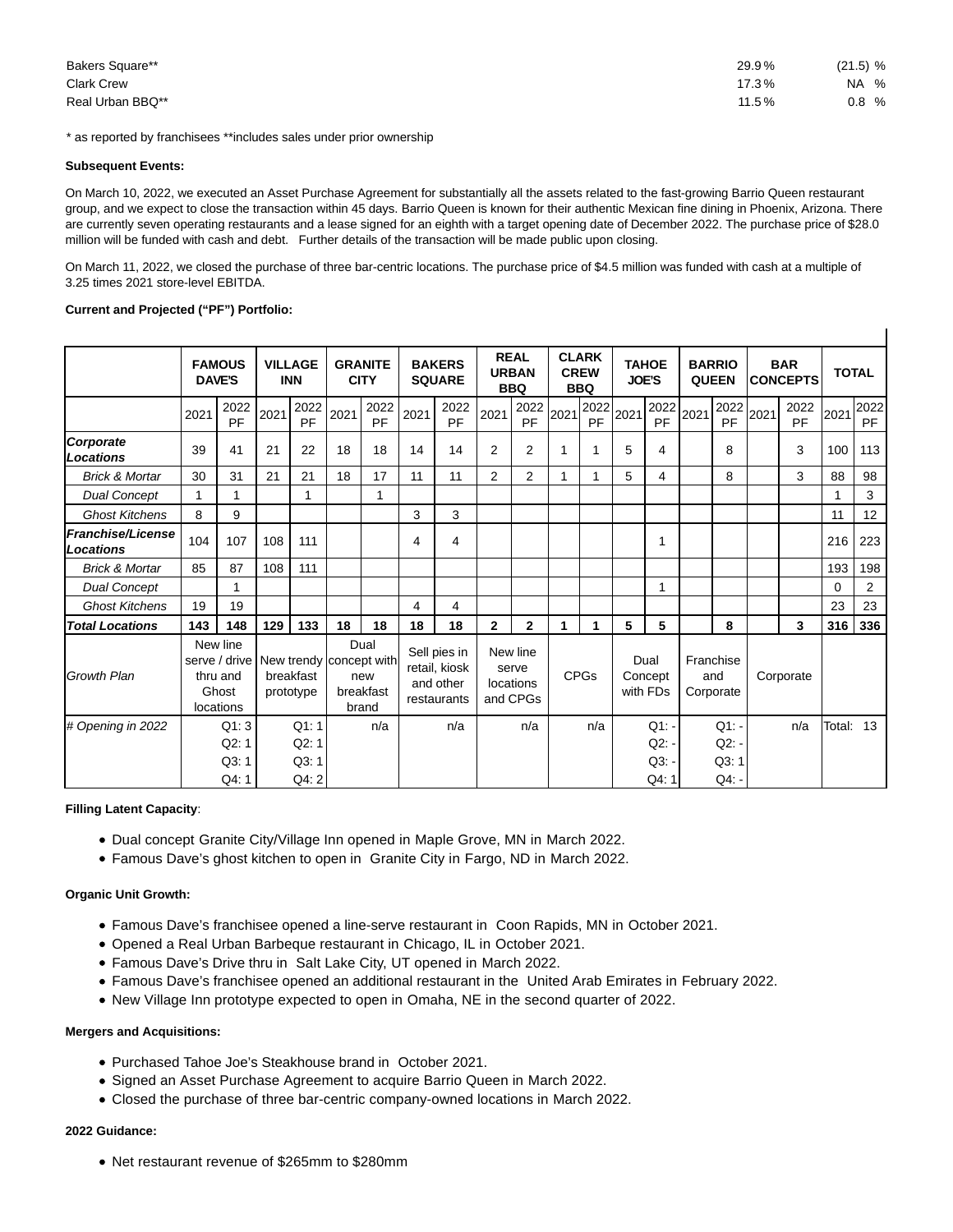- Net income and adjusted net income range from \$12.5mm to \$15.5mm
- We expect to exhaust our deferred tax assets mid-2022
- Diluted earnings per share and adjusted earnings per diluted share of \$1.15 to \$1.45
- Cash EBITDA range from \$23mm to \$25mm\*\*\*
- Free cash flow range from \$13.5mm to \$15.5mm\*\*\*

## **12-Month Run Rate Guidance:**

- Net restaurant revenue of \$280mm to \$295mm
- Net income and adjusted net income range from \$14.0mm to \$17.0mm
- Diluted earnings per share and adjusted earnings per diluted share of \$1.30 to \$1.60
- Cash EBITDA range from \$25.5mm to \$27.5mm\*\*\*
- Free cash flow range from \$15.5mm to \$17.5mm\*\*\*

\*\*\* assumes completion of Barrio Queen and Bar Concepts acquisitions

#### **Executive Comments**

Jeff Crivello, CEO, commented, "The fourth quarter of 2021 marked another successful quarter of strong operational execution and company growth. We continue to successfully execute our three core growth initiatives which include filling latent capacity of our current restaurants, organic unit growth, and build a diversified portfolio of food and beverage brands via accretive M&A.

In December 2021 and January 2022, we experienced a traffic decline associated with the Omicron variant of COVID-19. However, as case counts have declined, we have seen rebounds in both dine-in traffic and catering sales in February and March of 2022.

As we have continued to diversify our portfolio of restaurant brands, we will be changing the name of our parent company from BBQ Holdings, Inc. to Famous Hospitality, Inc."

#### **Key Operating Metrics**

|                                                            | <b>Three Months Ended</b> |                        |      |                        |    | <b>Year Ended</b>      |     |                        |  |
|------------------------------------------------------------|---------------------------|------------------------|------|------------------------|----|------------------------|-----|------------------------|--|
|                                                            |                           | <b>January 2, 2022</b> |      | <b>January 3, 2021</b> |    | <b>January 2, 2022</b> |     | <b>January 3, 2021</b> |  |
| Restaurant count:                                          |                           |                        |      |                        |    |                        |     |                        |  |
| Franchise-operated                                         |                           | 216                    |      | 98                     |    | 216                    |     | 98                     |  |
| Company-owned                                              |                           | 100                    |      | 47                     |    | 100                    |     | 47                     |  |
| Total                                                      |                           | 316                    |      | 145                    |    | 316                    |     | 145                    |  |
| Same store net restaurant sales %:                         |                           |                        |      |                        |    |                        |     |                        |  |
| Franchise-operated                                         |                           | 26.5%                  |      | $(13.6)$ %             |    | 25.9%                  |     | (17.0) %               |  |
| Company-owned                                              |                           | 37.8%                  |      | $(5.5)$ %              |    | 36.7%                  |     | $(8.5)$ %              |  |
| Total                                                      |                           | 30.8%                  |      | (11.6) %               |    | 29.8%                  |     | (15.3) %               |  |
| (in thousands, expect per share data)                      |                           |                        |      |                        |    |                        |     |                        |  |
| System-wide restaurant sales <sup>(1)</sup>                | \$                        | 171,086                | \$   | 78,894                 |    | \$<br>507,882          | \$  | 301,743                |  |
| Net income attributable to shareholders                    | \$                        | 2,602                  | - \$ | (2,836)                | \$ | 24,021                 | \$  | 4,947                  |  |
| Net income attributable to shareholders, per diluted share | \$                        | 0.25                   | \$   | (0.31)                 | \$ | 2.42                   | \$. | 0.54                   |  |
| Cash EBITDA <sup>(2)</sup>                                 | \$                        | 4,550                  | \$   | 85                     | \$ | 17,450                 | \$  | 948                    |  |

(1) System-wide restaurant sales include sales for all Company-owned and franchise-operated restaurants, as reported by franchisees. Restaurant sales for franchise-operated restaurants are not revenues of the Company and are not included in the Company's consolidated financial statements. (2) Cash EBITDA is a non-GAAP measure. A reconciliation of all non-GAAP measures to the most directly comparable GAAP measure is included in the accompanying financial tables. See "Non-GAAP Reconciliation."

# **Fourth Quarter and Fiscal Year 2021 Review**

Total revenue for the fourth quarter of 2021 was \$68.4 million, up 99.6% from the fourth quarter of 2020. Total revenue for fiscal year 2021 was \$206.4 million, up 70.3% from fiscal year 2020. The increase in year-over-year revenue was driven primarily by the acquisitions of the Village Inn and Bakers Square brands, four additional Famous Dave's restaurants, and the Tahoe Joe's Steakhouse brand, as well as the reduction of dining restrictions in 2021 compared to 2020.

Net income attributable to shareholders was approximately \$2.6 million, or \$0.25 per diluted share, in the fourth quarter of fiscal 2021 compared to a loss of approximately \$2.8 million, or \$0.31 per diluted share, in the fourth quarter of fiscal 2020. Fiscal year 2021 net income was \$24.0 million compared to \$4.9 million in fiscal year 2020. This increase in net income was mainly attributable to a gain on forgiveness of debt and a gain on bargain purchase. Additionally, the increase in net income was also driven by (i) an increase in same store sales, (ii) sales from the acquisitions of the Village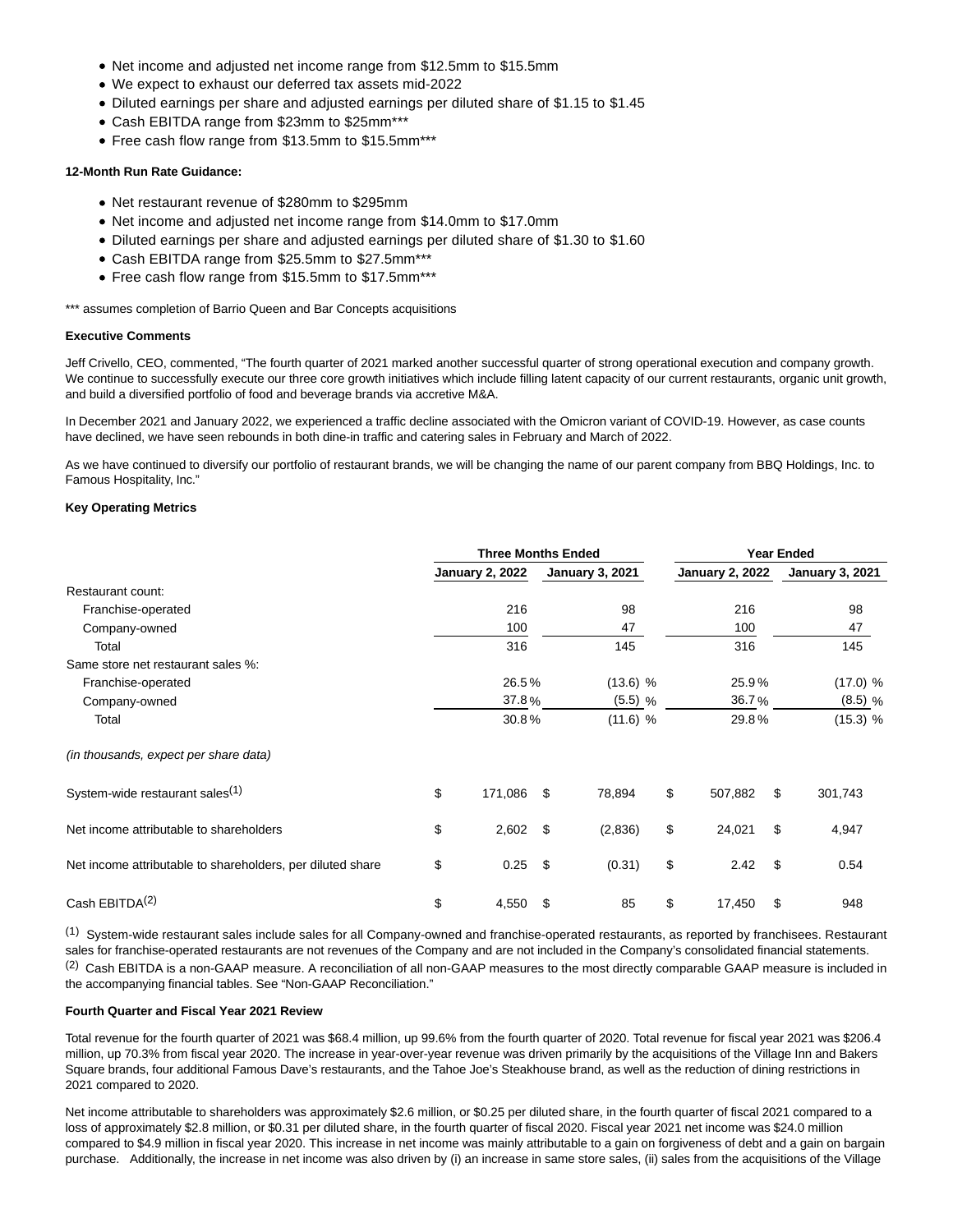Inn and Bakers Square brands, four additional Famous Dave's restaurants, and the Tahoe Joe's Steakhouse brand, (iii) improvements in restaurant-level margins and (iv) improvements in general and administrative expense efficiency. Cash EBITDA, a non-GAAP measure, increased \$4.5 million from \$0.1 million in the fourth quarter of 2020 to \$4.6 million in the fourth quarter of 2021. Cash EBITDA for fiscal year 2021 was \$17.5 million, an increase of \$16.5 million over fiscal year 2020. A reconciliation between cash EBITDA and its most directly comparable GAAP measure is included in the accompanying financial tables.

Restaurant-level operating margin as a percentage of restaurant net sales, a non-GAAP measure, was 7.6% and 9.3% for Company-owned restaurants in the fourth quarter and fiscal year 2021, respectively, compared to 2.1% and 1.3% in the fourth quarter and fiscal year 2020, respectively. This increase in restaurant-level operating margin as a percentage of net restaurant sales was due primarily to leverage on our fixed operating costs from the increased revenue resulting from the reduction of dine-in restrictions and restrictions on large gatherings which were put in place in 2020 due to COVID-19 concerns, as well as the acquisition of the Village Inn and Bakers Square brands, four additional Famous Dave's restaurants, and the Tahoe Joe's Steakhouse brand. A reconciliation of restaurant sales to restaurant-level margin is included in the accompanying financial tables. General and administrative expenses for the quarter ended January 2, 2022, and January 3, 2021 represented approximately 8.3% and 12.8% of total revenues, respectively. General and administrative expenses for fiscal year 2021 and fiscal year 2020 represented approximately 9.3% and 11.9% of total revenues, respectively. While general and administrative expenses increased in fiscal year 2021 compared to fiscal year 2020, such expenses decrease as a percentage of revenue in 2021 due primarily to the increase in total revenue.

## **About BBQ Holdings**

BBQ Holdings, Inc. (NASDAQ: BBQ) is a national restaurant company engaged in franchising, ownership and operation of casual and fast dining restaurants. As of March 14, 2022, BBQ Holdings had multiple brands with over 100 Company-owned locations and over 200 franchised locations, including ghost kitchens operating out of the kitchen of another restaurant location or shared kitchen space. While BBQ Holdings continues to diversify its ownership in the restaurant community, it was founded with the principle of combining the "art and science" of barbecue to serve up the very best of the best to barbecue lovers everywhere. Along with a wide variety of BBQ favorites served at their BBQ restaurants, BBQ Holdings also operates Granite City Food and Brewery restaurants which offer award winning craft beer and a made-from-scratch, chef driven menu featuring contemporary American cuisine. Village Inn and Bakers Square add a legendary Family Dining element to BBQ Holdings, with these concepts specializing in breakfast and pies. Tahoe Joe's is known for their pellet-broiler cooked and smoked infused steak.

## **Non-GAAP Financial Measures**

To supplement its condensed consolidated financial statements, which are prepared and presented in accordance with accounting principles generally accepted in the United States ("GAAP"), the Company uses non-GAAP measures including those indicated below. These non-GAAP measures exclude significant expenses and income that are required by GAAP to be recorded in the Company's consolidated financial statements and are subject to inherent limitations. By providing non-GAAP measures, together with a reconciliation to the most comparable GAAP measure, the Company believes that it is enhancing investors' understanding of the Company's business and results of operations. These measures are not intended to be considered in isolation of, as substitutes for, or superior to, financial measures prepared and presented in accordance with GAAP. The non-GAAP measures presented may be different from the measures used by other companies. The Company urges investors to review the reconciliation of its non-GAAP measures to the most directly comparable GAAP measure, included in the accompanying financial tables.

Cash EBITDA is net income plus asset impairment, estimated lease termination charges and other closing costs, depreciation and amortization, net interest expense, net (gain) loss on disposal of equipment, stock-based compensation, acquisition costs, pre-opening costs, severance, gain on debt forgiveness, gain on bargain purchase, provision (benefit) for income taxes, and non-cash rent.

Free cash flow is the Cash EBITDA less cash paid for property, equipment and leasehold improvements. Adjusted net income (loss) is net income plus asset impairment, estimated lease termination charges and other closing costs, less gain on debt forgiveness and gain on bargain purchase. Adjusted earnings per diluted share equals adjusted net income (loss) divided by the weighted average shares outstanding, assuming dilution.

Restaurant-level operating margins are equal to net restaurant sales, less restaurant-level food and beverage cost, labor and benefit costs, and operating expenses for Company-owned restaurants.

## **Forward-Looking Statements**

Statements in this press release that are not strictly historical, including but not limited to statements regarding the timing of the Company's restaurant openings, the timing of refreshes and the timing or success of refranchising plans, are forward-looking statements within the meaning of the Private Securities Litigation Reform Act of 1995. These forward-looking statements involve known and unknown risks, which may cause the Company's actual results to differ materially from expected results. Although the Company believes the expectations reflected in any forward-looking statements are based on reasonable assumptions, it can give no assurance that its expectation will be attained. Factors that could cause actual results to differ materially from the Company's expectation include the impact of the COVID-19 virus pandemic, financial performance, restaurant industry conditions, execution of restaurant development and construction programs, franchisee performance, changes in local or national economic conditions, availability of financing, governmental approvals and other risks detailed from time to time in the Company's SEC reports.

Contact: Jeff Crivello – Chief Executive Officer

[jeff.crivello@bbq-holdings.com](mailto:jeff.crivello@bbq-holdings.com)

## **BBQ HOLDINGS, INC. AND SUBSIDIARIES CONDENSED CONSOLIDATED STATEMENTS OF OPERATIONS** (in thousands, except per share data) (Unaudited)

**Three Months Ended Year Ended**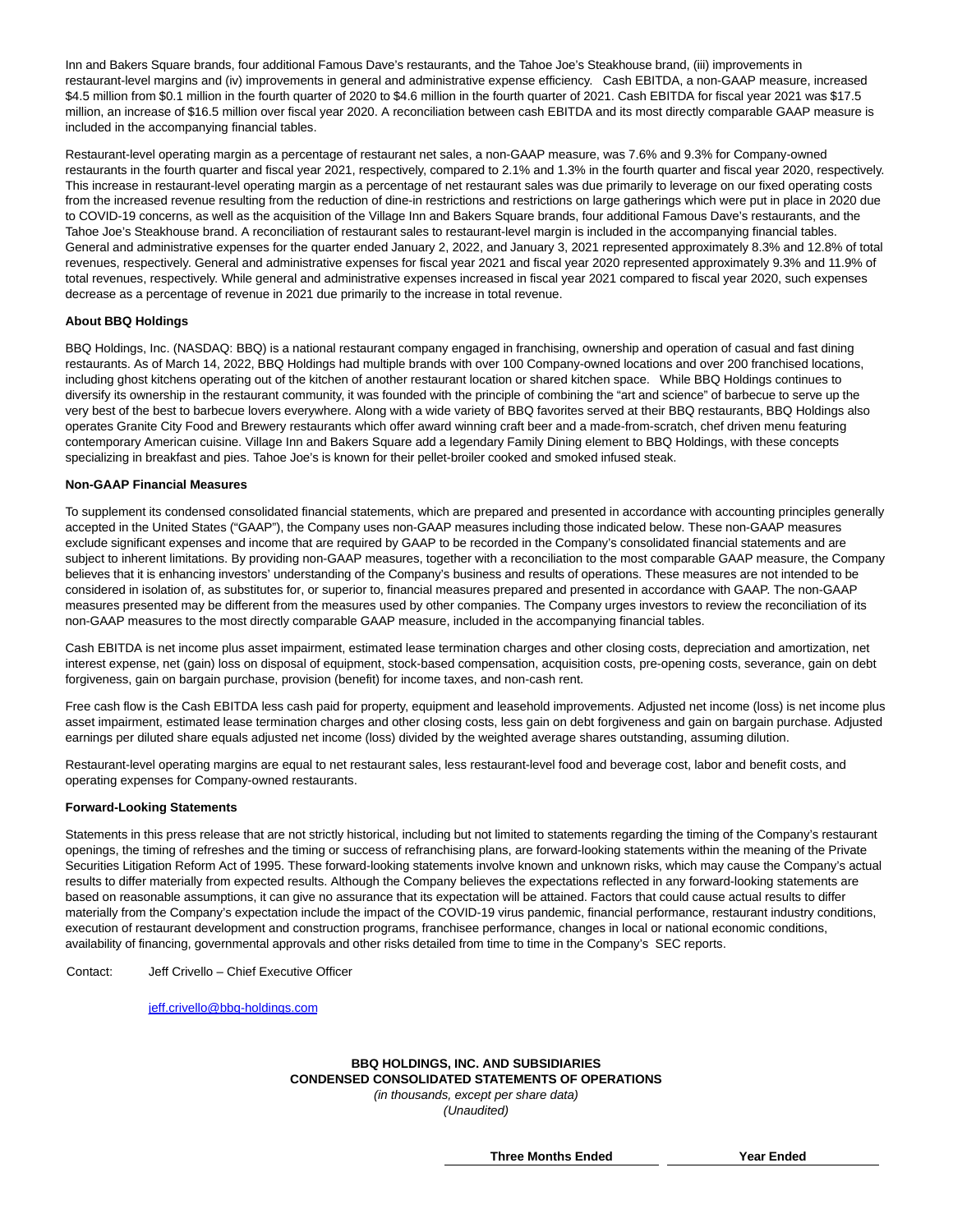|                                                                                       | <b>January 2, 2022</b> |          | <b>January 3, 2021</b> | <b>January 2, 2022</b> | <b>January 3, 2021</b> |
|---------------------------------------------------------------------------------------|------------------------|----------|------------------------|------------------------|------------------------|
| Revenue:                                                                              |                        |          |                        |                        |                        |
| Restaurant sales, net                                                                 | \$                     | 62,690   | \$<br>31,293           | \$<br>187,872          | \$<br>109,544          |
| Franchise royalty and fee revenue                                                     |                        | 3,538    | 2,291                  | 12,187                 | 8,919                  |
| Franchisee national advertising fund contributions                                    |                        | 501      | 298                    | 1,711                  | 1,124                  |
| Licensing and other revenue                                                           |                        | 1,666    | 376                    | 4,672                  | 1,650                  |
| <b>Total revenue</b>                                                                  |                        | 68,395   | 34,258                 | 206,442                | 121,237                |
| <b>Costs and expenses:</b>                                                            |                        |          |                        |                        |                        |
| Food and beverage costs                                                               |                        | 19,249   | 9,661                  | 55,969                 | 33,867                 |
| Labor and benefits costs                                                              |                        | 19,809   | 10,252                 | 59,297                 | 37,228                 |
| Operating expenses                                                                    |                        | 18,868   | 10,733                 | 55,223                 | 36,984                 |
| Depreciation and amortization expenses                                                |                        | 2,470    | 1,301                  | 7,395                  | 5,121                  |
| General and administrative expenses                                                   |                        | 5,660    | 4,371                  | 19,176                 | 14,195                 |
| National advertising fund expenses                                                    |                        | 501      | 298                    | 1,711                  | 1,124                  |
| Asset impairment, estimated lease termination charges and other<br>closing costs, net |                        | 10       | 869                    | 116                    | 5,683                  |
| Pre-opening expenses                                                                  |                        | 21       | 103                    | 204                    | 10                     |
| Gain on disposal of property, net                                                     |                        | (1, 113) | (703)                  | (979)                  | (1, 810)               |
| <b>Total costs and expenses</b>                                                       |                        | 65,475   | 36,885                 | 198,112                | 132,402                |
| Income (loss) from operations                                                         |                        | 2,920    | (2,627)                | 8,330                  | (11, 165)              |
| Other income (expense):                                                               |                        |          |                        |                        |                        |
| Interest expense                                                                      |                        | (144)    | (214)                  | (583)                  | (805)                  |
| Interest income                                                                       |                        | 31       | 49                     | 178                    | 154                    |
| Gain on forgiveness of debt                                                           |                        |          |                        | 14,109                 |                        |
| Gain on bargain purchase                                                              |                        | (208)    | (429)                  | 2,995                  | 13,246                 |
| Total other income (expense)                                                          |                        | (321)    | (594)                  | 16,699                 | 12,595                 |
| Income (loss) before income taxes                                                     |                        | 2,599    | (3,221)                | 25,029                 | 1,430                  |
| Income tax (expense) benefit                                                          |                        | (144)    | 318                    | (661)                  | 2,837                  |
| Net income (loss)                                                                     |                        | 2,455    | (2,903)                | 24,368                 | 4,267                  |
| Net (income) loss attributable to non-controlling interest                            |                        | 147      | 67                     | (347)                  | 680                    |
| Net income (loss) attributable to shareholders                                        | \$                     | 2,602    | \$<br>(2,836)          | \$<br>24,021           | \$<br>4,947            |
|                                                                                       |                        |          |                        |                        |                        |
| Income (loss) per common share:                                                       |                        |          |                        |                        |                        |
| Basic net income (loss) per share attributable to shareholders                        | \$                     | 0.25     | \$<br>(0.31)           | \$<br>2.44             | \$<br>0.54             |
| Diluted net income (loss) per share attributable to shareholders \$                   |                        | 0.25     | \$<br>(0.31)           | \$<br>2.42             | \$<br>0.54             |
| Weighted average shares outstanding - basic                                           |                        | 10,445   | 9,175                  | 9,826                  | 9,155                  |
| Weighted average shares outstanding - diluted                                         |                        | 10,550   | 9,175                  | 9,922                  | 9,156                  |

## **BBQ HOLDINGS, INC. AND SUBSIDIARIES CONDENSED CONSOLIDATED BALANCE SHEETS** (in thousands, except per share data) (unaudited)

# **ASSETS**

| <b>Current assets:</b>                                                                               |    | <b>January 2, 2022</b> | <b>January 3, 2021</b> |  |  |
|------------------------------------------------------------------------------------------------------|----|------------------------|------------------------|--|--|
| Cash and cash equivalents                                                                            | \$ | 40.309                 | \$<br>18,101           |  |  |
| Restricted cash                                                                                      |    | 1.152                  | 1,502                  |  |  |
| Accounts receivable, net of allowance for doubtful accounts of \$270,000 and \$277,000, respectively |    | 5.476                  | 4.823                  |  |  |
| Inventories                                                                                          |    | 3.316                  | 2,271                  |  |  |
| Prepaid expenses and other current assets                                                            |    | 3.919                  | 1,252                  |  |  |
| Assets held for sale                                                                                 |    |                        | 1,070                  |  |  |
| <b>Total current assets</b>                                                                          |    | 54.172                 | 29.019                 |  |  |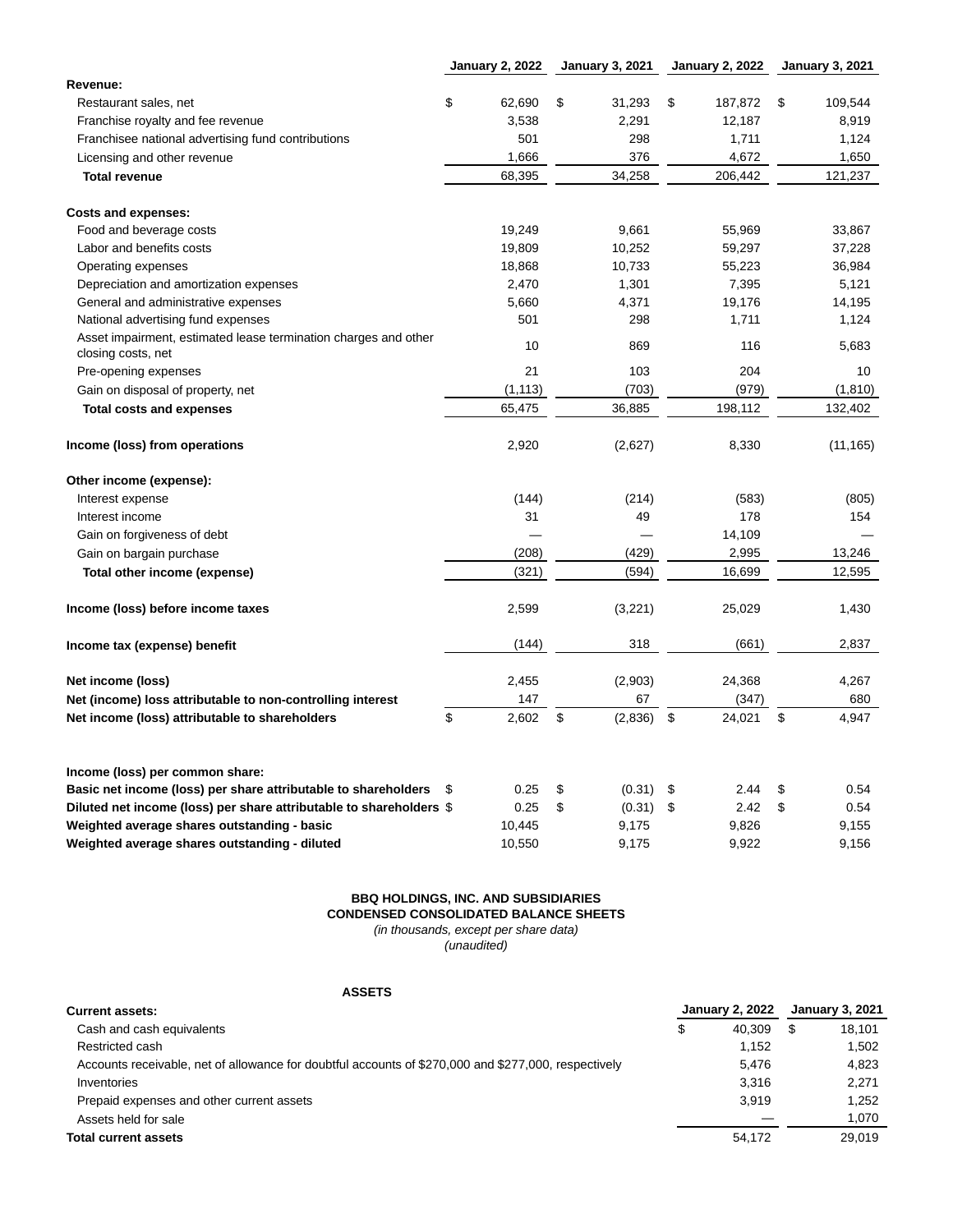| Property, equipment and leasehold improvements, net                                                                                                              | 39,943        | 32,389        |
|------------------------------------------------------------------------------------------------------------------------------------------------------------------|---------------|---------------|
| Other assets:                                                                                                                                                    |               |               |
| Operating lease right-of-use assets                                                                                                                              | 78,843        | 61,634        |
| Goodwill                                                                                                                                                         | 3,037         | 601           |
| Intangible assets, net                                                                                                                                           | 23,444        | 9,967         |
| Deferred tax asset, net                                                                                                                                          | 3,692         | 4,934         |
| Other assets                                                                                                                                                     | 1,292         | 1,724         |
| <b>Total assets</b>                                                                                                                                              | \$<br>204,423 | \$<br>140,268 |
| <b>LIABILITIES AND SHAREHOLDERS' EQUITY</b>                                                                                                                      |               |               |
| <b>Current liabilities:</b>                                                                                                                                      |               |               |
| Accounts payable                                                                                                                                                 | \$<br>7,661   | \$<br>6,385   |
| Current portion of operating lease liabilities                                                                                                                   | 11,904        | 6,185         |
| Current portion of long-term debt and finance lease liabilities                                                                                                  | 1,621         | 2,111         |
| Accrued compensation and benefits                                                                                                                                | 7,121         | 2,390         |
| Gift card liability                                                                                                                                              | 11,257        | 6,554         |
| Other current liabilities                                                                                                                                        | 8,510         | 3,212         |
| <b>Total current liabilities</b>                                                                                                                                 | 48,074        | 26,837        |
| Long-term liabilities:                                                                                                                                           |               |               |
| Operating lease liabilities, less current portion                                                                                                                | 77,729        | 63,105        |
| Finance lease liabilities, less current portion                                                                                                                  | 79            |               |
| Long-term debt, less current portion                                                                                                                             | 13,197        | 22,169        |
| Other liabilities                                                                                                                                                | 997           | 1,224         |
| <b>Total liabilities</b>                                                                                                                                         | 140,076       | 113,335       |
| Shareholders' equity:                                                                                                                                            |               |               |
| Common stock, \$.01 par value, 100,000 shares authorized, 10,495 and 9,307 shares issued and<br>outstanding at January 2, 2022 and January 3, 2021, respectively | 105           | 93            |
| Additional paid-in capital                                                                                                                                       | 21,782        | 8,748         |
| Retained earnings                                                                                                                                                | 43,391        | 19,370        |
| Total shareholders' equity                                                                                                                                       | 65,278        | 28,211        |
| Non-controlling interest                                                                                                                                         | (931)         | (1,278)       |
| <b>Total equity</b>                                                                                                                                              | 64,347        | 26,933        |
| <b>Total liabilities and equity</b>                                                                                                                              | \$<br>204,423 | \$<br>140,268 |

#### **BBQ HOLDINGS, INC. AND SUBSIDIARIES CONDENSED CONSOLIDATED STATEMENTS OF CASH FLOWS** (in thousands) (unaudited)

|                                                                                    |                        | <b>Year Ended</b> |                        |
|------------------------------------------------------------------------------------|------------------------|-------------------|------------------------|
|                                                                                    | <b>January 2, 2022</b> |                   | <b>January 3, 2021</b> |
| Cash flows from operating activities:                                              |                        |                   |                        |
| Net income                                                                         | \$<br>24,368           | \$                | 4,267                  |
| Adjustments to reconcile net income to cash flows provided by operations:          |                        |                   |                        |
| Depreciation and amortization                                                      | 7,395                  |                   | 5,121                  |
| Stock-based compensation                                                           | 1,268                  |                   | 886                    |
| Net gain on disposal                                                               | (979)                  |                   | (1,783)                |
| Asset impairment, estimated lease termination charges and other closing costs, net |                        |                   | 5,483                  |
| Gain on forgiveness of debt                                                        | (14, 109)              |                   |                        |
| Gain on bargain purchase                                                           | (2,995)                |                   | (13, 246)              |
| Amortization of operating right-of-use assets                                      | 8,514                  |                   | 5,249                  |
| Deferred tax asset                                                                 | 337                    |                   | (2,837)                |
| Other non-cash items                                                               | 905                    |                   | 796                    |
| Changes in operating assets and liabilities:                                       |                        |                   |                        |
| Accounts receivable, net                                                           | (1,570)                |                   | (1,011)                |
| Prepaid expenses and other assets                                                  | (2,983)                |                   | 1,460                  |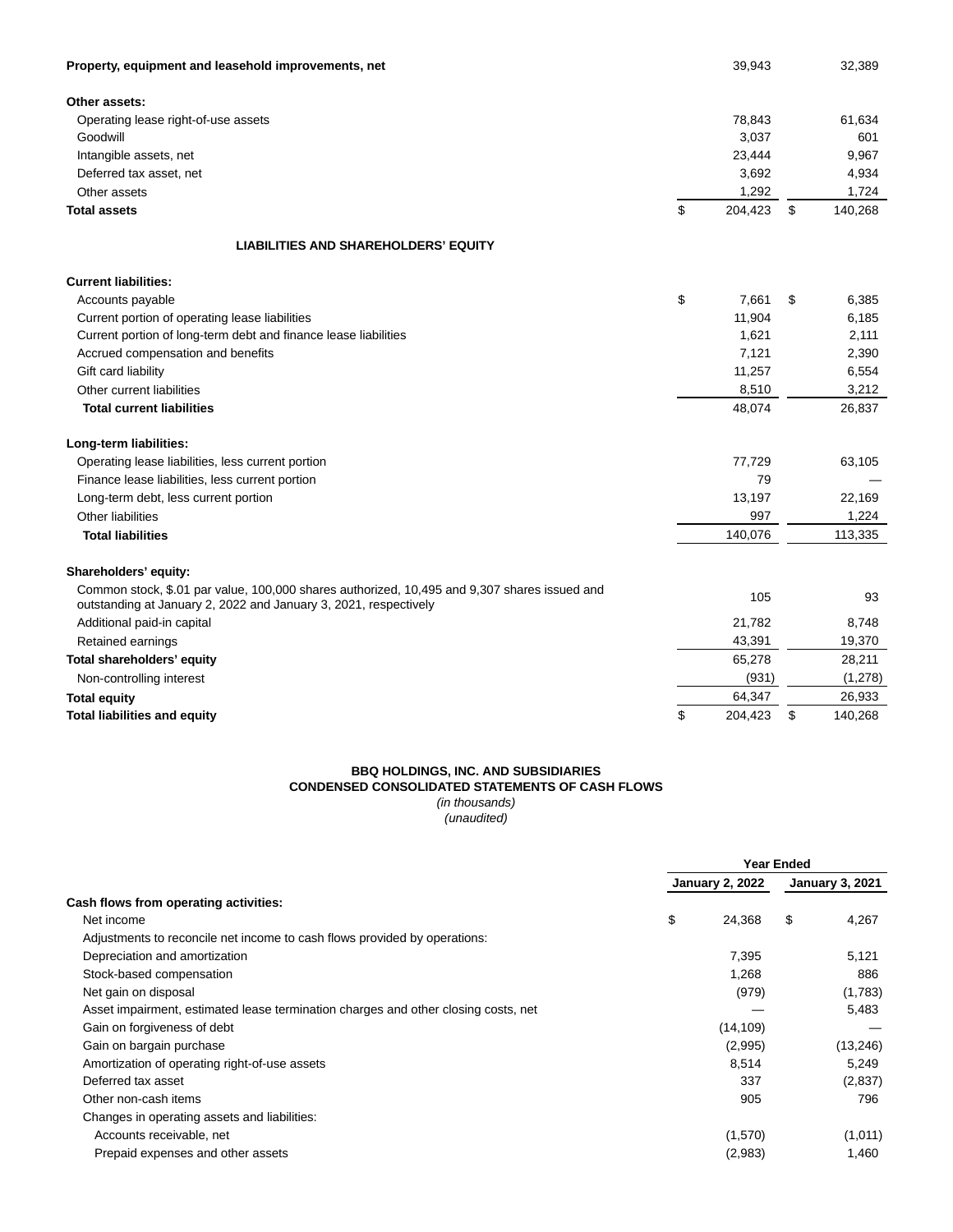| Accounts payable                                                    | 1,276        | 2,418        |
|---------------------------------------------------------------------|--------------|--------------|
| Accrued compensation                                                | 4,730        | (244)        |
| Lease liabilities                                                   | (8,278)      | (5, 152)     |
| Gift card liability                                                 | 3,341        | (2, 133)     |
| Accrued and other liabilities                                       | 3,638        | 2,814        |
| Cash flows provided by operating activities                         | 24,858       | 2,088        |
| Cash flows from investing activities:                               |              |              |
| Proceeds from the sale of assets                                    | 2,587        | 2,869        |
| Purchases of property, equipment and leasehold improvements         | (3,826)      | (3,499)      |
| Payments for acquired restaurants                                   | (18, 808)    | (5,381)      |
| Payments received on note receivable                                | 785          | 42           |
| Cash flows used for investing activities                            | (19, 262)    | (5,969)      |
| Cash flows from financing activities:                               |              |              |
| Proceeds from long-term debt                                        | 15,000       | 22,058       |
| Payments for debt issuance costs                                    | (114)        | (45)         |
| Payments on long-term debt                                          | (10, 403)    | (4,621)      |
| Tax payments for restricted stock units and stock options exercised | (1,094)      |              |
| Proceeds from sale of common stock, net of offering costs           | 12,428       |              |
| Proceeds from exercise of stock options                             | 445          | 6            |
| Cash provided by financing activities                               | 16,262       | 17,398       |
| Increase in cash, cash equivalents and restricted cash              | 21,858       | 13,517       |
| Cash, cash equivalents and restricted cash, beginning of period     | 19,603       | 6,086        |
| Cash, cash equivalents and restricted cash, end of period           | \$<br>41,461 | \$<br>19,603 |
| <b>Supplemental Disclosures</b>                                     |              |              |
| Cash paid for interest, net                                         | \$<br>494    | \$<br>706    |
| Non-cash investing and financing activities:                        |              |              |
| Operating right-of-use assets acquired                              | 23,544       | 51,682       |
| Lease liabilities assumed pursuant to acquisitions                  | 26,166       | 51,682       |
| Gift card liability assumed pursuant to acquisitions                | 1,362        | 3,923        |
| Inventory acquired pursuant to acquisitions                         | 623          | 1,178        |

# **BBQ HOLDINGS, INC. AND SUBSIDIARIES OPERATING RESULTS** (unaudited)

|                                                       | <b>Three Months Ended</b> |                        | Year Ended |                        |                        |  |  |  |
|-------------------------------------------------------|---------------------------|------------------------|------------|------------------------|------------------------|--|--|--|
|                                                       | <b>January 2, 2022</b>    | <b>January 3, 2021</b> |            | <b>January 2, 2022</b> | <b>January 3, 2021</b> |  |  |  |
| Food and beverage costs <sup>(1)</sup>                | 30.7%                     | 30.9                   | %          | 29.8%                  | 30.9%                  |  |  |  |
| Labor and benefits costs <sup>(1)</sup>               | 31.6%                     | 32.8                   | %          | 31.6%                  | 34.0 %                 |  |  |  |
| Operating expenses <sup>(1)</sup>                     | 30.1%                     | 34.3                   | %          | 29.4%                  | 33.8 %                 |  |  |  |
| Restaurant-level operating margin <sup>(1)(2)</sup>   | 7.6%                      | 2.1                    | $\%$       | 9.3%                   | $1.3\%$                |  |  |  |
| Depreciation and amortization expenses <sup>(3)</sup> | $3.6\%$                   | 3.8                    | $\%$       | $3.6\%$                | 4.2 %                  |  |  |  |
| General and administrative expenses <sup>(3)</sup>    | 8.3%                      | 12.8                   | $\%$       | 9.3%                   | 11.7 %                 |  |  |  |
| Income (loss) from operations $(3)$                   | 4.3%                      | $(7.7)$ %              |            | 4.0%                   | $(9.2)$ %              |  |  |  |

(1) As a percentage of restaurant sales, net

<sup>(2)</sup> Restaurant-level operating margins are equal to restaurant sales, net, less restaurant-level food and beverage costs, labor and benefit costs, and operating expense.

(3) As a percentage of total revenue

## **BBQ HOLDINGS, INC. AND SUBSIDIARIES RESTAURANT-LEVEL PROFIT AND RESTAURANT-LEVEL MARGIN (1) NON-GAAP RECONCILIATION** (in thousands)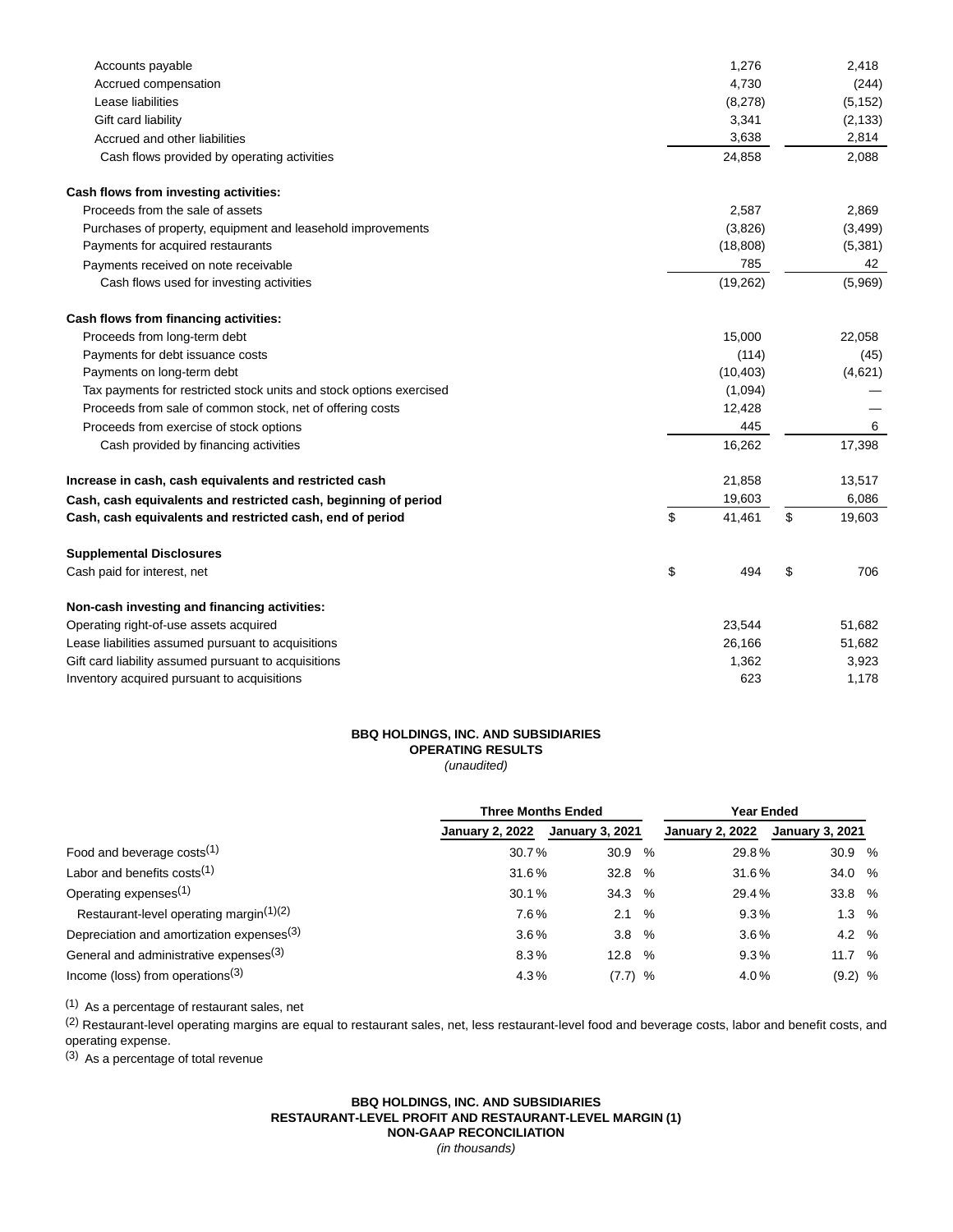|                                | <b>Three Months Ended</b> |  |         |  |                        | <b>Year Ended</b>      |         |  |  |  |
|--------------------------------|---------------------------|--|---------|--|------------------------|------------------------|---------|--|--|--|
| Restaurant sales, net          | <b>January 2, 2022</b>    |  |         |  | <b>January 2, 2022</b> | <b>January 3, 2021</b> |         |  |  |  |
|                                | 62.690                    |  | 31.293  |  | 187.872                |                        | 109,544 |  |  |  |
| Restaurant operating costs (2) | 57.926                    |  | 30.646  |  | 170.489                |                        | 108.079 |  |  |  |
| Restaurant-level profit        | 4.764                     |  | 647     |  | 17.383                 |                        | 1.465   |  |  |  |
| Restaurant-level margin        | 7.6%                      |  | $2.1\%$ |  | $9.3\%$                | 1.3%                   |         |  |  |  |

(1) For Company-owned restaurants.

(2) Restaurant operating costs consist of food and beverage costs, labor and benefits costs and operating expenses.

# **BBQ HOLDINGS, INC. AND SUBSIDIARIES CASH EBITDA AND FREE CASH FLOW NON-GAAP RECONCILIATION**

(in thousands, except per share data) (unaudited)

|                                                                    |                        | <b>Three Months Ended</b> |                        |         | <b>Year Ended</b>      |           |                        |           |
|--------------------------------------------------------------------|------------------------|---------------------------|------------------------|---------|------------------------|-----------|------------------------|-----------|
|                                                                    | <b>January 2, 2022</b> |                           | <b>January 3, 2021</b> |         | <b>January 2, 2022</b> |           | <b>January 3, 2021</b> |           |
| (dollars in thousands)                                             |                        |                           |                        |         |                        |           |                        |           |
| Net income                                                         | \$                     | 2,455                     | \$                     | (2,903) | S.                     | 24,368    | \$                     | 4,267     |
| Asset impairment and estimated lease termination charges and other |                        |                           |                        |         |                        |           |                        |           |
| closing costs                                                      |                        | 10                        |                        | 869     |                        | 116       |                        | 5,683     |
| Depreciation and amortization                                      |                        | 2,470                     |                        | 1,301   |                        | 7,395     |                        | 5,121     |
| Interest expense, net                                              |                        | 113                       |                        | 165     |                        | 405       |                        | 651       |
| Net gain on disposal of equipment                                  |                        | (1, 113)                  |                        | (703)   |                        | (979)     |                        | (1, 810)  |
| Stock-based compensation                                           |                        | 336                       |                        | 517     |                        | 1,268     |                        | 939       |
| Acquisition costs                                                  |                        | 375                       |                        | (58)    |                        | 925       |                        | (105)     |
| Pre-opening costs                                                  |                        | 21                        |                        | 103     |                        | 204       |                        | 10        |
| Severance                                                          |                        |                           |                        | 35      |                        |           |                        | 86        |
| Gain on debt forgiveness                                           |                        |                           |                        |         |                        | (14, 109) |                        |           |
| Gain on bargain purchase                                           |                        | 208                       |                        | 429     |                        | (2,995)   |                        | (13, 246) |
| Provision for income taxes                                         |                        | 144                       |                        | (318)   |                        | 661       |                        | (2,837)   |
| Non-cash rent                                                      |                        | (469)                     |                        | 648     |                        | 191       |                        | 2,189     |
| <b>Cash EBITDA</b>                                                 |                        | 4,550                     | S                      | 85      | S                      | 17,450    | S                      | 948       |
| Less cash paid for property, equipment and leasehold improvements  |                        | (1, 410)                  |                        | (828)   |                        | (3,826)   |                        | (3, 499)  |
| Free cash flow                                                     | \$                     | 3,140                     | \$                     | (743)   | \$                     | 13,624    | \$                     | (2,551)   |

#### **BBQ HOLDINGS, INC. AND SUBSIDIARIES ADJUSTED NET INCOME (LOSS) AND EARNINGS (LOSS) PER DILUTED SHARE NON-GAAP RECONCILIATION**

(in thousands, except per share data)

(unaudited)

| (dollars in thousands)                                                           |  | <b>Three Months Ended</b> |  | Year Ended             |    |                        |   |                        |
|----------------------------------------------------------------------------------|--|---------------------------|--|------------------------|----|------------------------|---|------------------------|
|                                                                                  |  | <b>January 2, 2022</b>    |  | <b>January 3, 2021</b> |    | <b>January 2, 2022</b> |   | <b>January 3, 2021</b> |
| Net income (loss) attributable to shareholders                                   |  | $2,602$ \$                |  | (2,836)                | \$ | 24,021                 | S | 4,947                  |
| Asset impairment, estimated lease termination charges and other<br>closing costs |  | 10                        |  | 869                    |    | 116                    |   | 5.683                  |
| Gain on debt forgiveness                                                         |  |                           |  |                        |    | (14,109)               |   |                        |
| Gain on bargain purchase                                                         |  | 208                       |  | 429                    |    | (2,995)                |   | (13,246)               |
| Adjusted net income (loss)                                                       |  | 2.820                     |  | (1,538)                |    | 7,033                  |   | (2,616)                |
| Weighted average shares outstanding - diluted                                    |  | 10,550                    |  | 9,175                  |    | 9,922                  |   | 9,155                  |
| Adjusted earnings (loss) per diluted share                                       |  | 0.27                      |  | (0.17)                 |    | 0.71                   |   | (0.29)                 |

A presentation accompanying this announcement is available at: [https://www.globenewswire.com/NewsRoom/AttachmentNg/1a29f163-d269-424b-](https://www.globenewswire.com/Tracker?data=gcjsSzaY_rOGNjHGU7rRf4fxS1a7E2i5kg2w9ghhEnSz94WBfcrn2QS87jT_pO3vw2tmq1COLfHr4pVubJ9mTnQJobFcbphcSRzv6fiJIJrHGsU4uJWrz5xfGNS4_mensyGBEwjhrOUu_bOxsOAaLm2SoSJSj84OOF-tpBdGQ1h-jJaexRxtBhCBjhGOFC5WAuxm35j43kvGSj7gYjMlWG3cus2WW6WvPsSEu4G5bajErqI0c5jmpI8HYuHbfwpN4LGjx8CCTgzR6L32ce8DBA==)87c1-2f433536eaa0